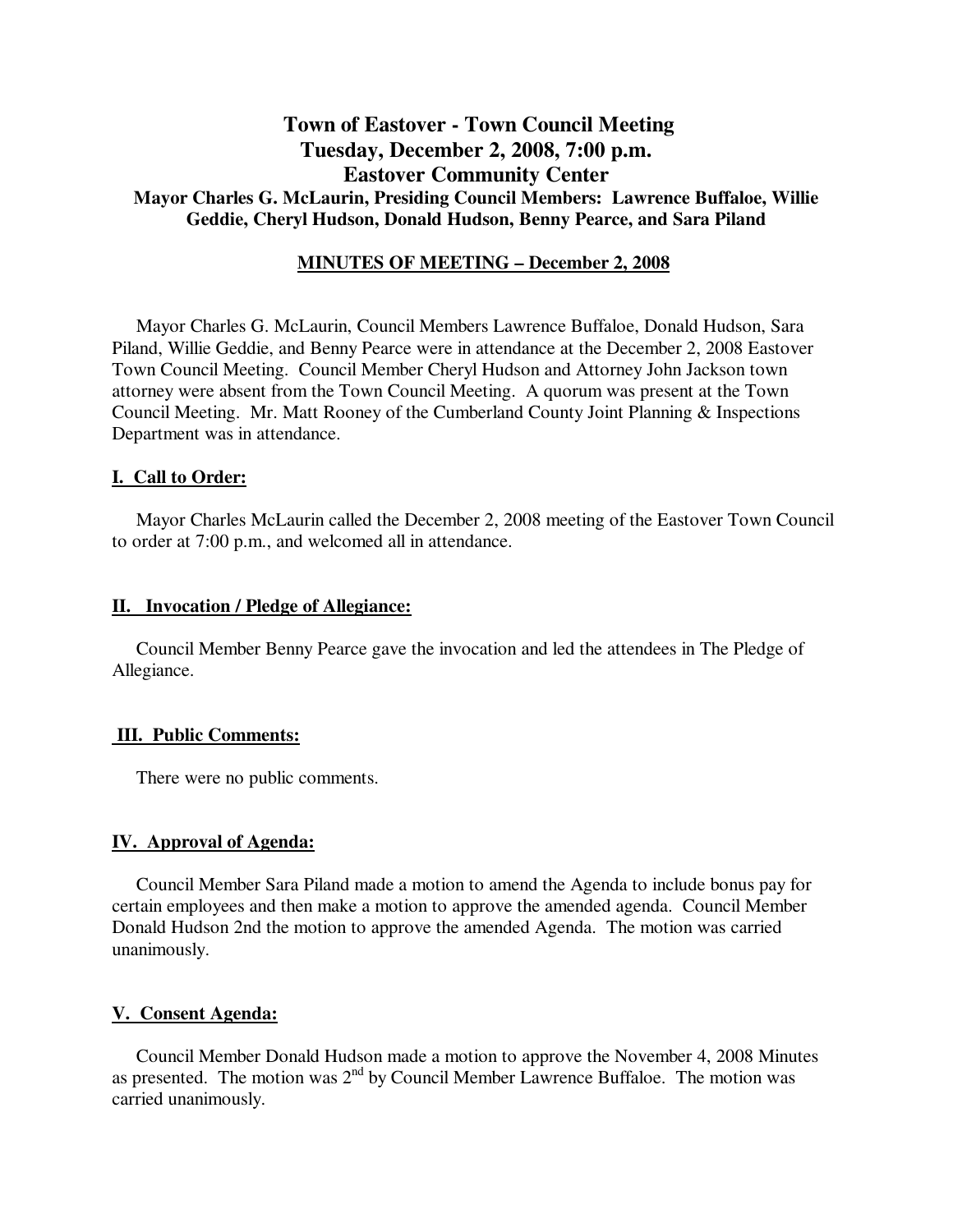### **VI. Discussion Agenda:**

### **Agenda Item # 1:**

### **Receive report from Planner Matt Rooney on September 2008 Community Forum.**

 Mr. Matt Rooney from the Cumberland County Planning & Inspections Department gave the Town Council a briefing on the results of the community forum that was held in September 2008 see Exhibit E. Mr. Rooney talked first about planned growth that is consistent with community heritage and values. There were almost 150 items listed as a result of the September 2008 forum. The items in the column with the stars represent the votes that the participants gave to the items considered most important. Some items listed separately were actually addressing the same issue. A good example of this is the individual items related to preserving rural characteristics, recreation, commercial uses, and appearance issues.

 Mr. Rooney pointed out that many of the more important issues identified in this community forum were similarly given a high priority at the community forum held three years ago in the initial phases of the 2030 Growth Vision Plan. This would suggest that there is an internal consistency in what the Eastover community values. This is by definition what community heritage and values are all about. Mr. Rooney stated what the Town should gain from the community forum is a broader view of what the Town can attempt to accomplish. He stated there is a predominance of planning issues on the list, which some of these issues can be addressed by elements of the Planning Work Program that the Town Council adopted in late summer. Not all the issues are directly related to planning, such as the desire for a new post office. Mr. Rooney stated his recommendation to the Town Council is that the ongoing planning program for the Town of Eastover becomes a part of the Eastover Community Action Plan, and further that the Eastover Community Action Plan become the focus of the second community forum. Mr. Rooney gave the Town Council a four-step plan as so stated.

#### (1) Develop a vision:

Participants search for common images and visions of where they want to be as a community in 10 to 15 years.

 (2) Identify internal and external obstacles to realizing the vision: External are those things the community cannot easily influence such. It is important to identify these obstacles for the purpose of public awareness. Internal obstacles including possible contradictions are those things over which a community can exert varying degrees of influence.

 (3) Identify the actions that will address the obstacles: What can or should be done.

 (4) Develop an implementation time-line and action responsibilities: What, how, where, and when it will be done.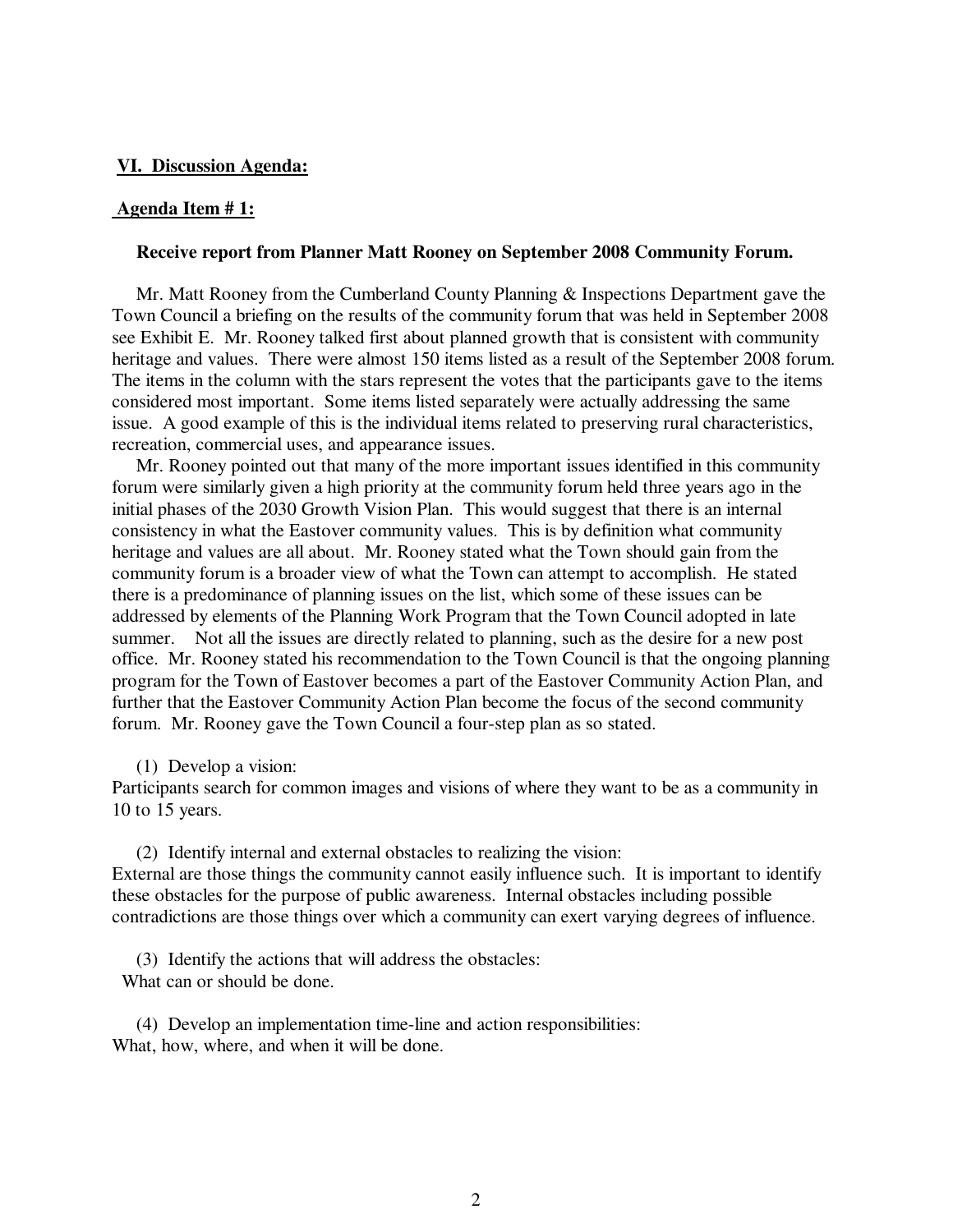## **Agenda Item # 2:**

## **Discuss 2030 Growth Plan and recommend any modifications specifically for the Town of Eastover.**

 Council Member Sara Piland asked Mr. Rooney if the 2030 Growth Plan binds the Town of Eastover in any way. Mr. Rooney stated basically no, especially not in terms of things that are in the best interest of the Town of Eastover. Mayor McLaurin stated that you mean each Municipality can act in their own best interest. Mr. Rooney stated that it is expected that each Municipality will do so in their own best interest. Council Member Piland stated that she wants us to look at the 2030 Growth Plan very carefully and make sure Eastover is mentioned specifically in places that needs to be mentioned. She said, as this will serve as guide for future dollars. I think Eastover needs to be specifically named on several of the items, and especially recreation. The Master 2030 Plan lists all municipalities except Eastover. We were not incorporated at the time this was prepared and this needs to be changed to include Eastover.

 Council Member Lawrence Buffaloe stated that they should group many of the items together (i.e. recreation, walking trails ball fields etc.) and come up with several categories. Mr. Rooney stated that the Work Program that reflects the current zoning district ordinances specifically meets the Town's needs. There are portions of the zoning ordinance that can protect the rural character of the Town, and there are other portions of the zoning ordinances that are a disaster waiting to happen. Council Member Sara Piland stated that she felt it would help us set our vision and also to help in budget preparation for next year. This will help in making funding decisions as to what the people want, not just what individuals want. Mr. Rooney stated that we should take a broader view instead of a narrow view from the list. The 2030 Growth Plan and the results of the Community Forum are intertwined.

 Council Member Sara Piland asked if it would be appropriate to send a letter to the County concerning the recreation portion and to include Eastover in the Master Plan, since we know this is areas we want to address in the 2030 Growth Plan. Mr. Rooney stated his recommendation would be to send it as a preliminary comment to allow for further comments once we get into these discussions.

 Mayor McLaurin asked for a motion to approve a preliminary letter to Cumberland County. Council Member Sara Piland made a motion to approve the preliminary letter to Director Tom Lloyd, Director of Planning for Cumberland County to include recreation and all appropriate areas in the 2030 Growth Plan, as Eastover was not incorporated at the time the 2030 Growth Plan was prepared. Also we would continue to make recommendations to the County, as needed in the future. The motion was 2<sup>nd</sup> by Council Member Willie Geddie. The motion was carried unanimously.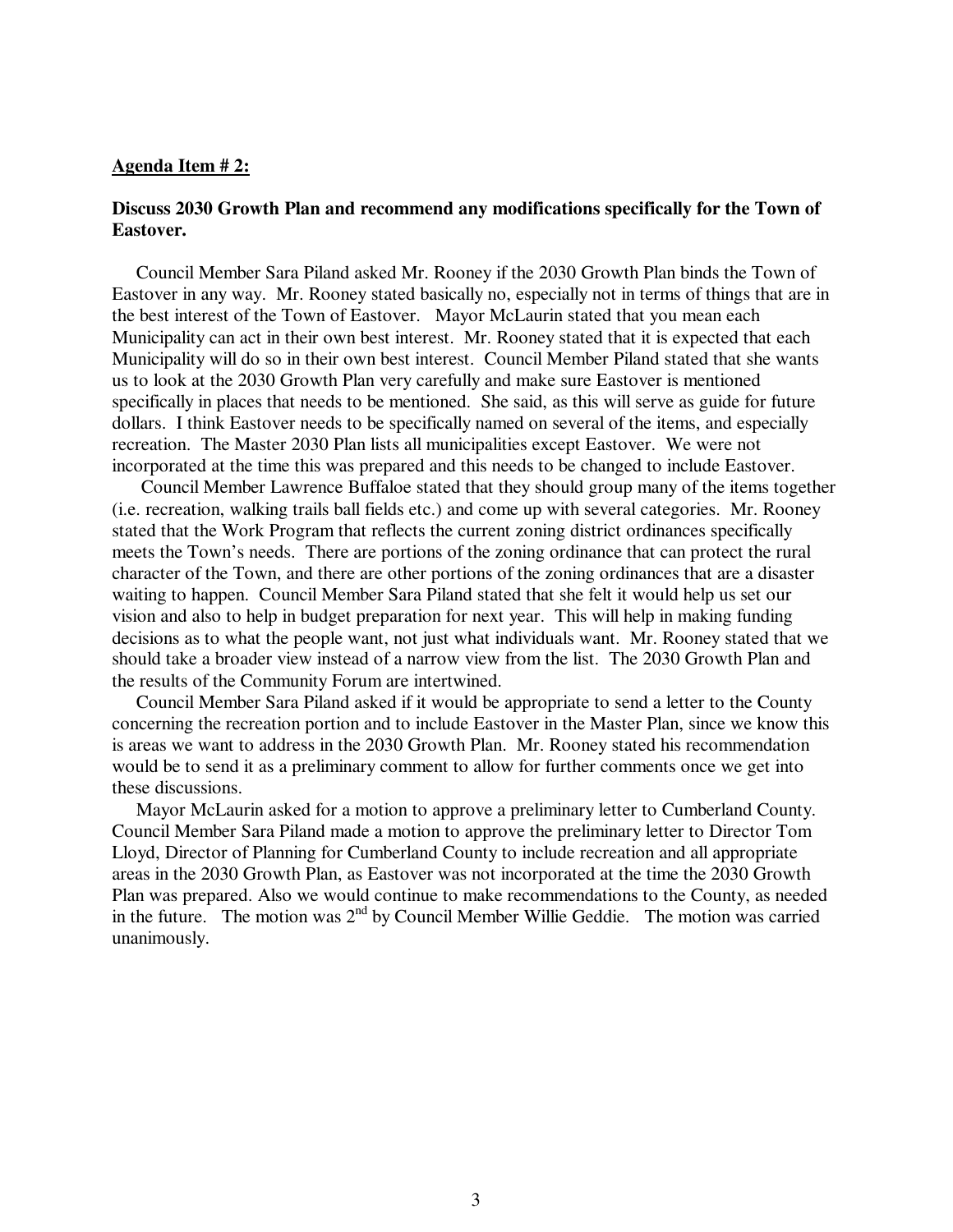## **Agenda Item # 3:**

### **Discuss whether to pursue the designation of the Town of Eastover as a "Tree City".**

 Council Member Benny Pearce briefed the Town Council concerning becoming a "Tree City", and recommended Eastover become a "Tree City". Council Member Pearce stated that he was on the Board of a Chamber of Commerce near here, and that town took much pride in being a "Tree City". They took pride and used resources in their community to promote being a "Tree City". There are only four things necessary for us to become a "Tree City". To qualify for Tree City USA, a town or city must meet four standards established by The Arbor Day Foundation and the National Association of State Foresters. These standards were established to ensure that every qualifying community would have a viable tree management plan and program. It is important to note that they were also designated so that no community would be excluded because of size. The Standards are as follows:

- (1) A Tree Board or Department.
- (2) A Tree Care Ordinance.
- (3) A Community Forestry Program With an Annual Budget of a Least \$2 Per Capita.
- (4) An Arbor Day Observance and Proclamation.

 Council Member Pearce stated that we have a least one Garden Club or more in the community, and we could ask them to become members of the required Tree Board to manage the program.

 The cost to the Town would be \$2.00 per capita, and the Town would have to budget on an annual basis for this program. We would have to get our Town Attorney involved with this action. We could go through the Agriculture Department (Mr. Autry), and get a voucher to pick up trees at a cost of \$2.00 per tax paid home. The ordinance is going to be as complicated as we want to make it. We would also have to recognize Arbor Day with a Proclamation, and he feels the schools are already doing something on Arbor Day. The Mayor would issue a Proclamation on Arbor Day, which is in April each year. Council Member Pearce stated that he would take ownership of this project and pursue it.

 Council Member Sara Piland stated that she went on-line to look at the application and when we meet the standards, and they issue us a certificate designating Eastover as a "Tree City" or green space. It is not like you charge everyone \$2.00 per capita other factors come into play as well (i.e. volunteers, Appearance Committee representative, etc.). Council Member Willie Geddie asked if it would have to be a specific tree, and Council Member Pearce stated it did not have to be a specific tree. Mayor McLaurin stated we could choose a specific tree if we so desire such as a Dogwood Tree, Red Maple, etc. Mayor McLaurin stated that a good time to promote this would be on Heritage Day and perhaps give some trees away to our residents.

 Mayor Charles McLaurin asked for a motion to pursue Eastover as a "Tree City". Council Member Donald Hudson made a motion to pursue. The motion was 2<sup>nd</sup> by Council Member Sara Piland. The motion was carried unanimously.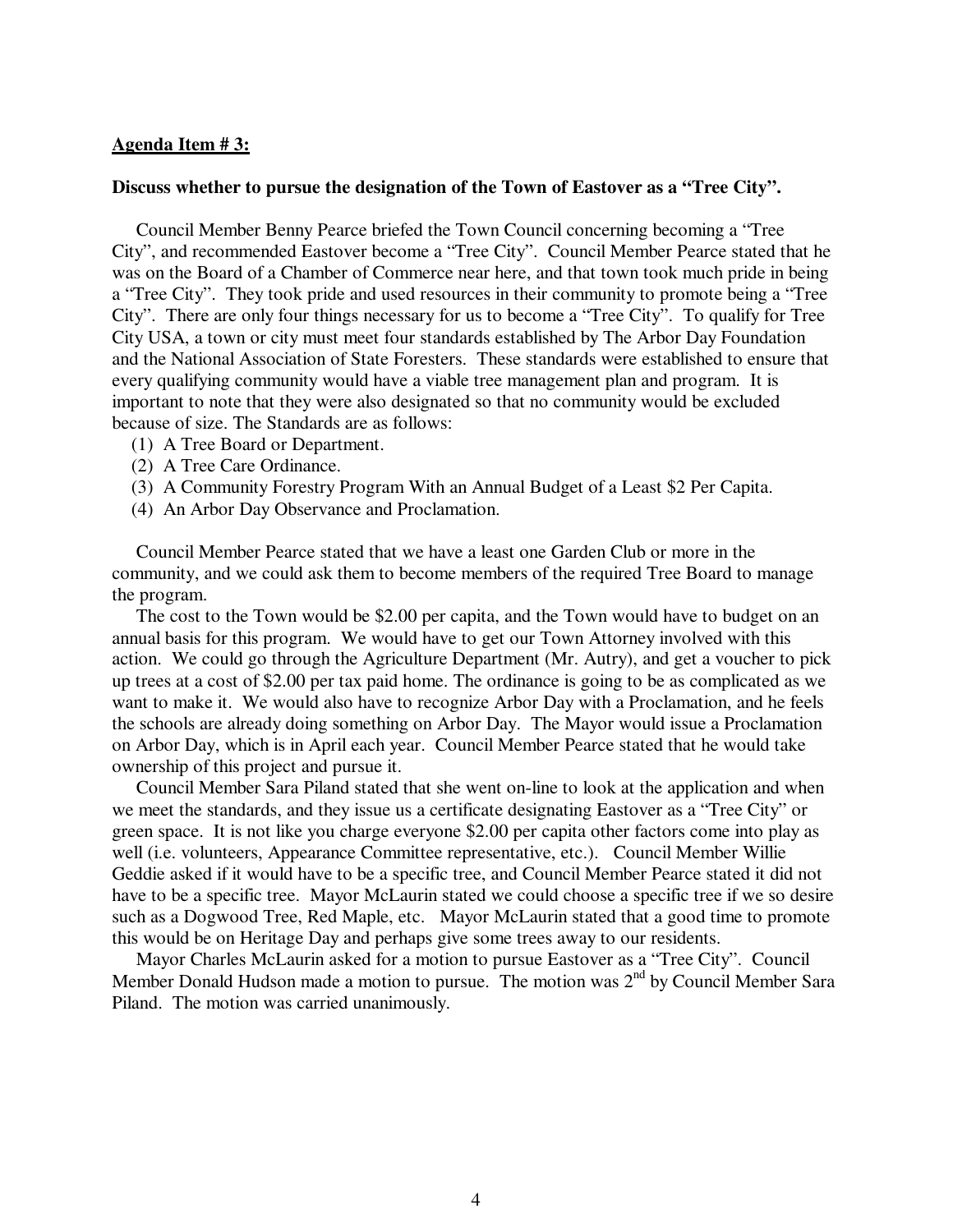## **Agenda Item # 4:**

## **Discuss whether to pursue with U. S. Postal Authorities, the possibility of a Contracted Post Office for the Town of Eastover.**

 Council Member Benny Pearce briefed the Town Council concerning a contracted Post Office in Eastover. Mr. Pearce stated that he thought this was a dead issue for a while; however he read a news article last week that changed his thought on this issue. He stated that a community designated as a crossroads got a contracted Post Office, so why would a Town not be able to get one. He stated that the U.S. Postal Service would agree to contract labor in a community and agree to pay expenses for the operation out of a designated place. It is much cheaper than building a facility that we have already been turned down on. Council Member Pearce stated we should go through the Fayetteville U. S. Postal Service to try to get this accomplished. Council Member Pearce made a recommendation to ask the Mayor to get in touch with the U. S. Postal Officials and get a dialog started on this. Mayor McLaurin agreed to do so.

Council Member Benny Pearce made a motion to pursue. The motion was  $2<sup>nd</sup>$  by Council Member Donald Hudson. The motion was carried unanimously.

#### **Agenda Item #5**

### **Bonus Pay for certain employees.**

Council Member Sara Piland expressed thanks to Ms. Jane Faircloth for her work ethic and stated she gets along well with people; and Mr. Bob Nail for the good services in setting up the audio and equipment for the meetings during the year. She stated they had both done an outstanding job and recommended a bonus to Ms. Faircloth in the amount of \$100.00, and to Mr. Nail in the amount of \$50.00.

 Council Member Sara Piland made a motion to propose an end-of-year bonus to Jane Faircloth -  $$100.00$ , and Bob Nail -  $$50.00$ . The motion was  $2<sup>nd</sup>$  by Council Member Benny Pearce. The motion was carried unanimously.

### **Agenda Item # 6**

### **Eastover Fire Department Request – added to the Agenda at the Town Council Meeting.**

 Council Member Benny Pearce stated that Chief Mark McLaurin from the Eastover Fire Department had talked with him concerning items they need. He said, as you know when we were being incorporated into a Town, one of the services we put into our legal documents was that fire services would be provided to the Town of Eastover. We would do that by contracting with Eastover and Vander Fire Departments to continue to provide services to our residents. We wish to, and have budgeted for, to enhance the services for the Eastover and Vander Fire Departments to whatever extent our budgets will allow. Chief McLaurin has put on paper exactly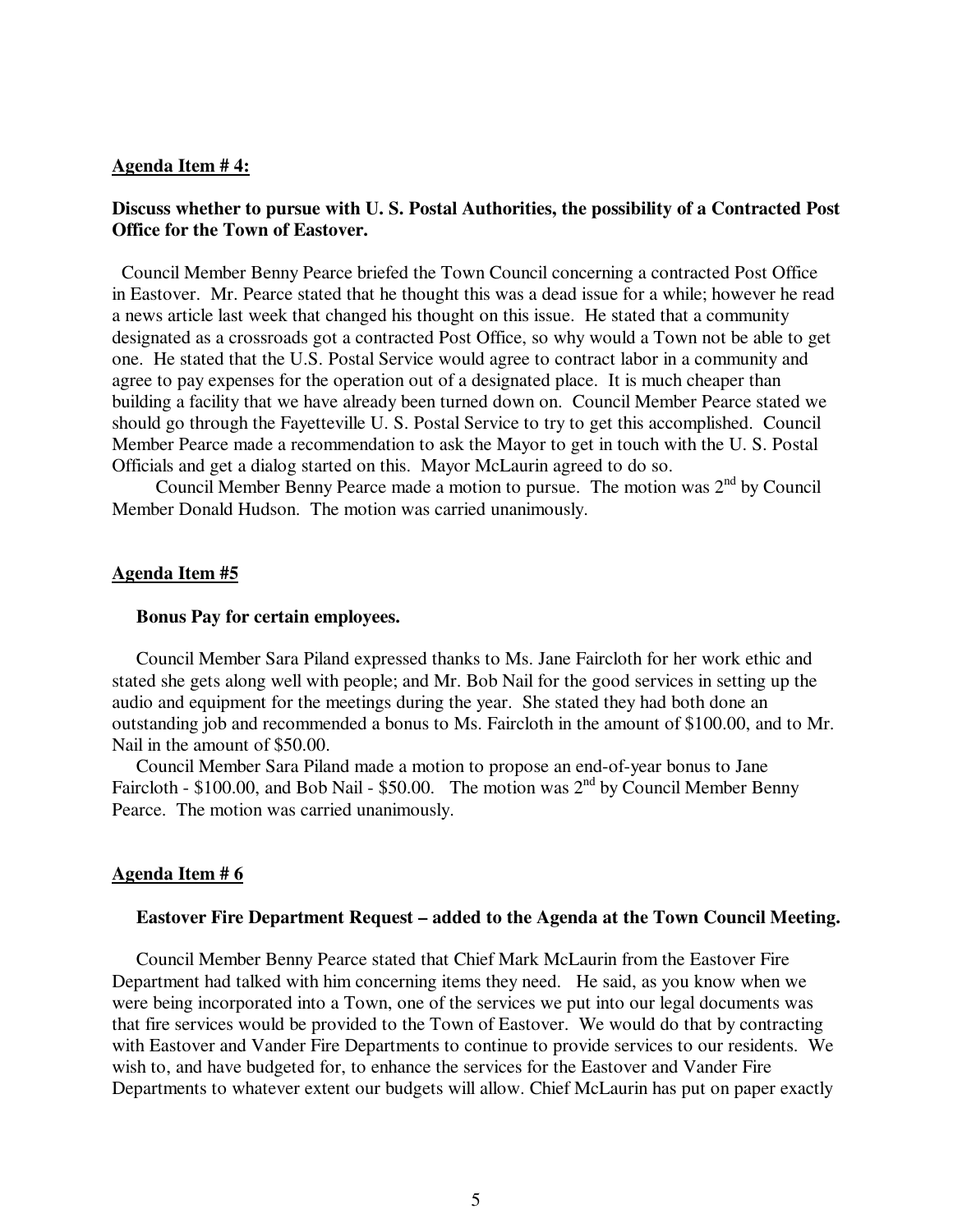what their specific needs are, and has prioritized the items. They are as follows:

 (1) Structural Firefighting Protective Clothing Replacement: Coats, pants, boots, gloves, helmets, and hoods that are due for replacement. Projected cost \$29,201.00.

 (2) Modification and Upgrades to SCBA (Breathing Apparatus) Equipment: Necessary to enhance firefighter safety and comply with national standards. Projected cost \$22,400.00.

 (3) Life-Cycle Replacement of Firefighting Equipment: Replacement of items which are at or nearing the end of their useful life or will be obsolete soon due to technology. Examples: (fire hose, fire nozzles, breathing air cylinders, pagers, portable radios). Projected cost \$22,000.00.

 Council Member Pearce stated that we had anticipated doing this, and we should honor Chief McLaurin's request as much as our budget will allow. We would also give the Vander Fire their proportionate share based on the area they cover. Mayor McLaurin stated that we could not vote on this now, as Council Member Cheryl Hudson is not present. We could get a better view of this in January when Council Member/Finance Officer Cheryl Hudson returns and we get the Audit Report. Council Member Donald Hudson stated he felt we should give the Fire Departments what we have budgeted for them. Mr. Matthews from the Eastover Fire Department stated that over 600 calls have come in and Eastover handled 400 of these calls. Mayor McLaurin stated all of this would be considered in January. Council Member Sara Piland stated that we had anticipated helping the Fire Departments, she does not remember the exact amount, and with the Finance Officer not present we must wait until January to get the dollar amounts.

## **VIII. Receive Mayor's Update:**

1. Mayor McLaurin stated if you have not been to the Eastover Ball Park recently, there are a lot of things going on over there. There has been a lot of land cleared, about twice the size of the field. There is a soccer field being installed, new ball fields and possibly a walking trail. Mayor McLaurin stated that when the Ball Park gets all they can from the County Recreation & Parks, to come to Eastover and perhaps we might fund some playground equipment for the park.

2. Mayor McLaurin stated that on Thursday, December 11, 2008 at 1:00 p.m., there would be a Ribbon Cutting Ceremony at the Eastover Central Community Recreation Center with reception to follow. All town Council Members are encouraged to attend.

3. Mayor McLaurin stated that Mr. Dean Clodfelder has volunteered the old tennis courts at the Cloverfield Country Club to be used for recreation if the Town wanted to do so. He stated that the Town would not want to get into that, but the Recreation Department may want to do something with this. Mayor McLaurin stated Mr. Clodfelder hated to tear up the courts if the Town wanted to use them. Council Member Benny Pearce stated that he would refer that to the Recreation Department. He also stated that we would be responsible for the liability and the maintenance, and we do not have a maintenance department.